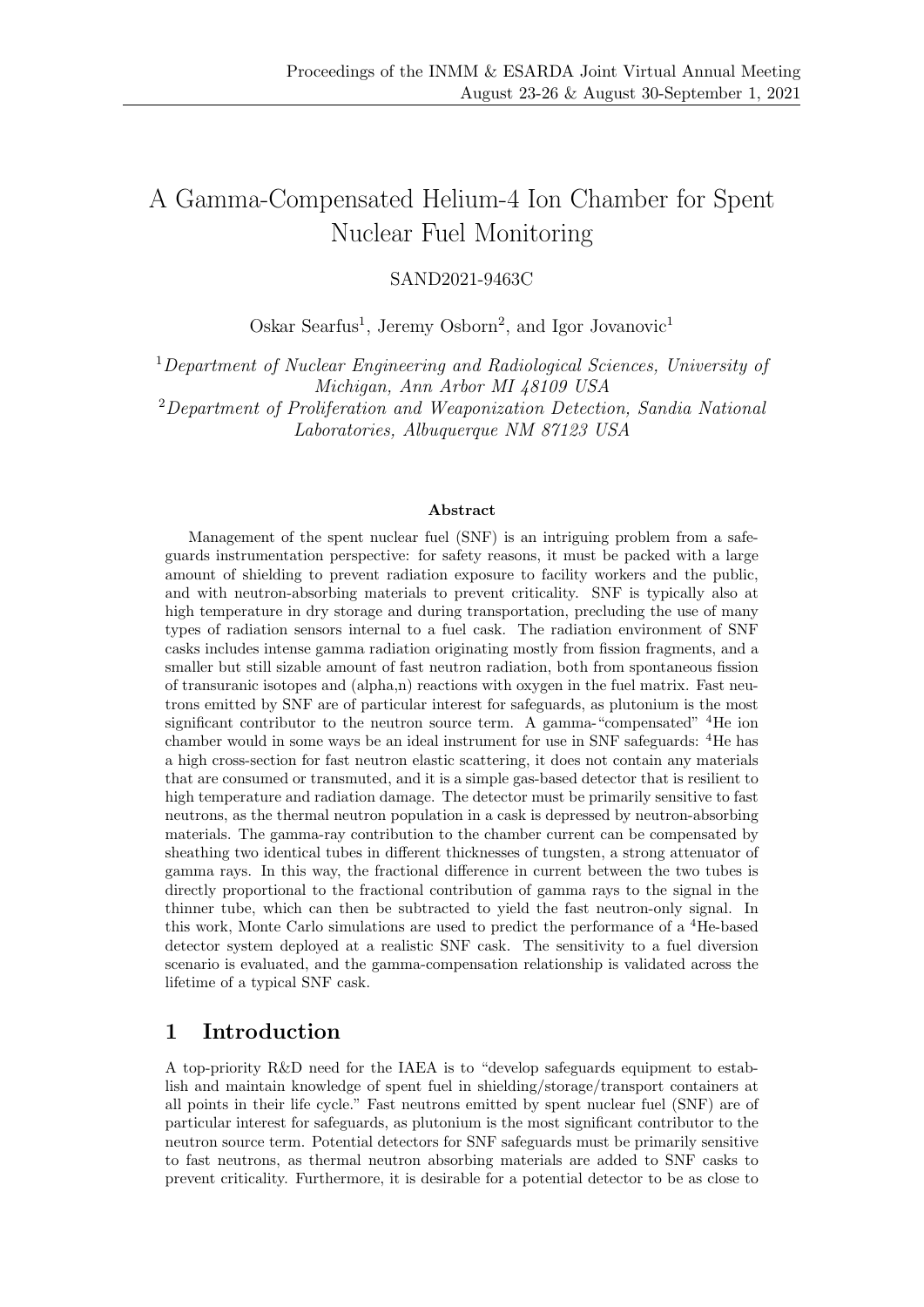the neutron source as possible without compromising the safety features of the cask: an optimal location is on top of the inner steel canister, but inside the neutron-shielding concrete overpack.

<sup>4</sup>He has a small but significant niche as a fast neutron detector, relying exclusively on neutron elastic scatter [1]. While <sup>4</sup>He has a zero neutron absorption cross-section, it has a significant neutron scattering cross-section in the fission neutron spectrum energy range. Up to  $64\%$  of the incident neutron energy can be transferred to the  $4$ He nucleus in a single scatter. In common detector designs, the <sup>4</sup>He is either used as a proportional gas at low pressure or as a gas scintillator at high pressure, the former having better energy resolution and lower efficiency, the latter having poorer energy resolution and higher efficiency [2]. In pulse-mode operation, these detectors exhibit excellent  $\gamma$ -ray discrimination, as  $\gamma$ -induced fast electrons produce low-amplitude pulses in the lowdensity gas when compared to the short-ranged helium recoil nuclei [1].



Figure 1: Typical fission neutron energy spectrum (above). Cross-sections of several reactions of interest for fast neutron detection (below). [3]

In comparison to fission chambers and boron-lined tubes, two other detector types of interest for high radiation field environments, <sup>4</sup>He-based detectors hold several significant advantages. In <sup>4</sup>He detectors, the fill gas is also the neutron sensitive component, making their fabrication much less complex than the lined counterparts. Boron and uranium linings are vulnerable to physical and electrical degradation in high temperature and radiation environments over long periods of time [4], so the lack of any neutron-converting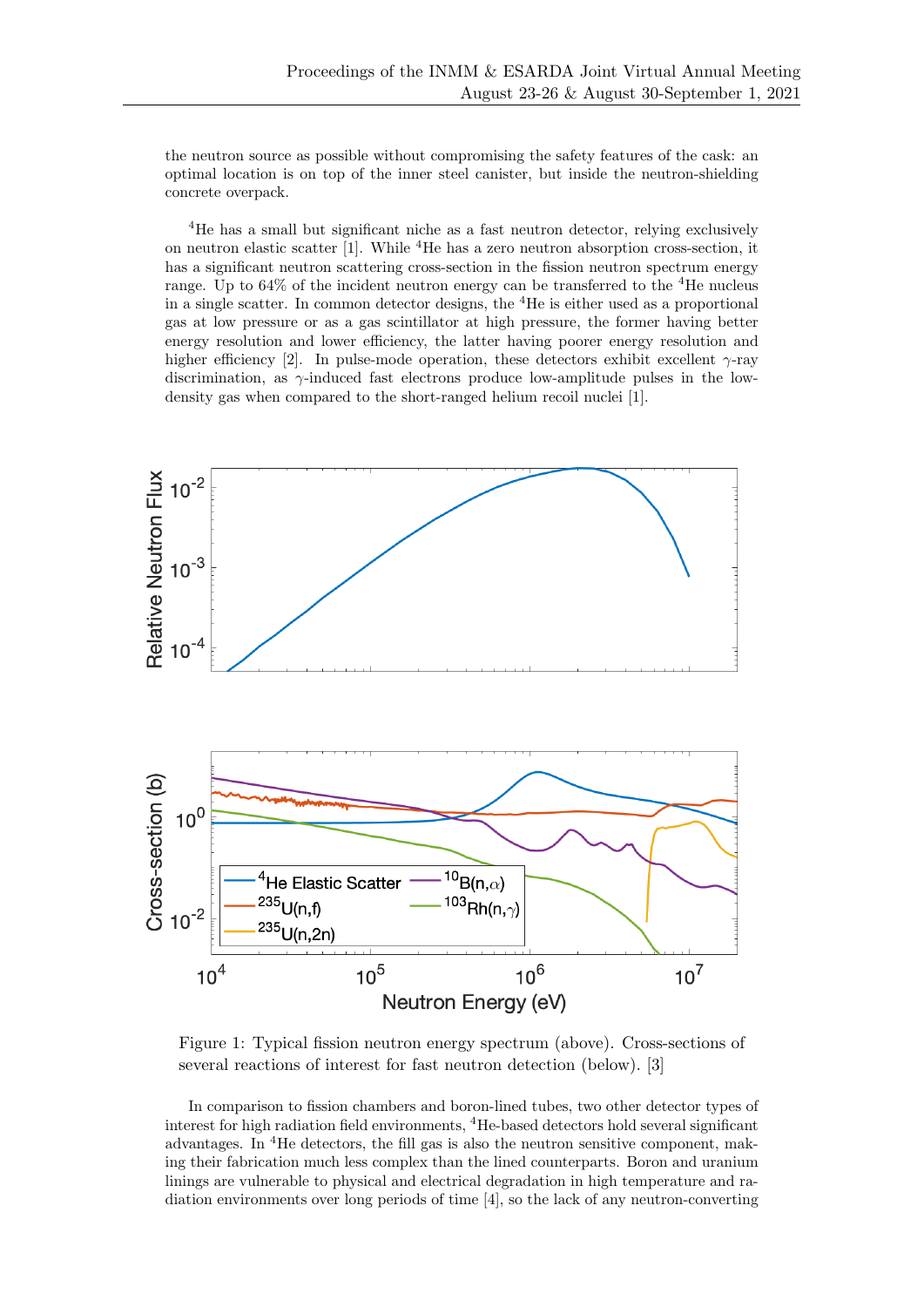lining is a major benefit of  ${}^{4}$ He detectors in this application. Since the  ${}^{4}$ He detectors are based on neutron elastic scattering rather than absorption, the detector material is not depleted as in boron and uranium-lined tubes. Consequently, a <sup>4</sup>He detector should have a constant sensitivity to neutrons regardless of the irradiation time and, as discussed previously, gamma-ray contributions are a small fraction of the total signal.

The operating principle of the proposed <sup>4</sup>He compensated ion chamber neutron detector is as follows: two identical cylindrical <sup>4</sup>He ion chambers are sheathed in tungsten tubes of different thickness. Tungsten, which strongly attenuates gamma rays, decreases the contribution of gamma rays to the ionization current in the detector by a fraction approximately determined by the tungsten thickness. In this way, the fractional difference in current between the two tubes is directly proportional to the fractional contribution of gamma rays to the signal in the thicker tube, which can then be subtracted to give the fast neutron-only signal. The constituent materials necessary to fabricate the detectors are widely available and inexpensive, allowing for widespread application at SNF storage sites worldwide. This detector would be challenging to spoof in the case of SNF diversion, as the SNF would have to be replaced by a fast neutron source that produces neutron flux of the same order as SNF at the location of detector. Such detectors could significantly improve the technical safeguards capabilities for SNF: unlike the technologies proposed to date, it could be deployed indefinitely in the interior of a SNF cask, addressing the need to monitor the growing quantity of SNF in storage worldwide.

The procedure for determining the contribution of gamma rays and neutrons to the tube signal is straightforward. If the response of each tube to pure sources of gamma rays and neutrons is known, as in simulation, the difference in tube current at these boundary conditions can be linearly interpolated to produce a function which relates fractional current difference in the two tubes to the gamma-ray contribution to the signal in either tube:

$$
I_{\gamma} = \frac{\Delta I_{\gamma} - \Delta I_n}{\Delta I},\tag{1}
$$

where  $I_{\gamma}$  is the fractional contribution of gamma rays to the thin tube current, and

$$
\Delta I = \frac{I_{thin} - I_{thick}}{I_{thin}},\tag{2}
$$

where  $I_{thin}$  and  $I_{thick}$  are the currents in the thin and thick tubes, respectively, and  $\Delta I_{\gamma}$  and  $\Delta I_n$  are the values of  $\Delta I$  when the tubes are exposed to pure gamma and neutron field, respectively. This linear interpolation is possible, as the neutron and gamma-ray generation of signal is independent, i.e. the generation of signal by a gamma ray is independent of the generation of signal by a neutron. Consequently, the signal contribution of gamma rays and neutrons are in linear superposition. The contribution of gamma rays to the signal in the thick tube can be calculated in a similar way.

#### 2 Detector Prototype Design

The proposed detector prototype is a system comprised of two identical stainless steel tubes, each with a length of 12" and 1" ID. These tubes are filled with 1 atm <sup>4</sup>He and operated as ion chambers. The "thin" tube is encased with a 90% tungsten-copper alloy (WCu) tube of 1/4" wall thickness, while the "thick" tube is encased with a WCu tube of 1/2" wall thickness. WCu is used in place of pure W, as it is more machinable and economical, while sacrificing little of tungsten's gamma-ray shielding properties. The two tubes are operated with a center-to-center distance of 20 cm, and must be used only in applications where both tubes are exposed to the same radiation flux at their surfaces.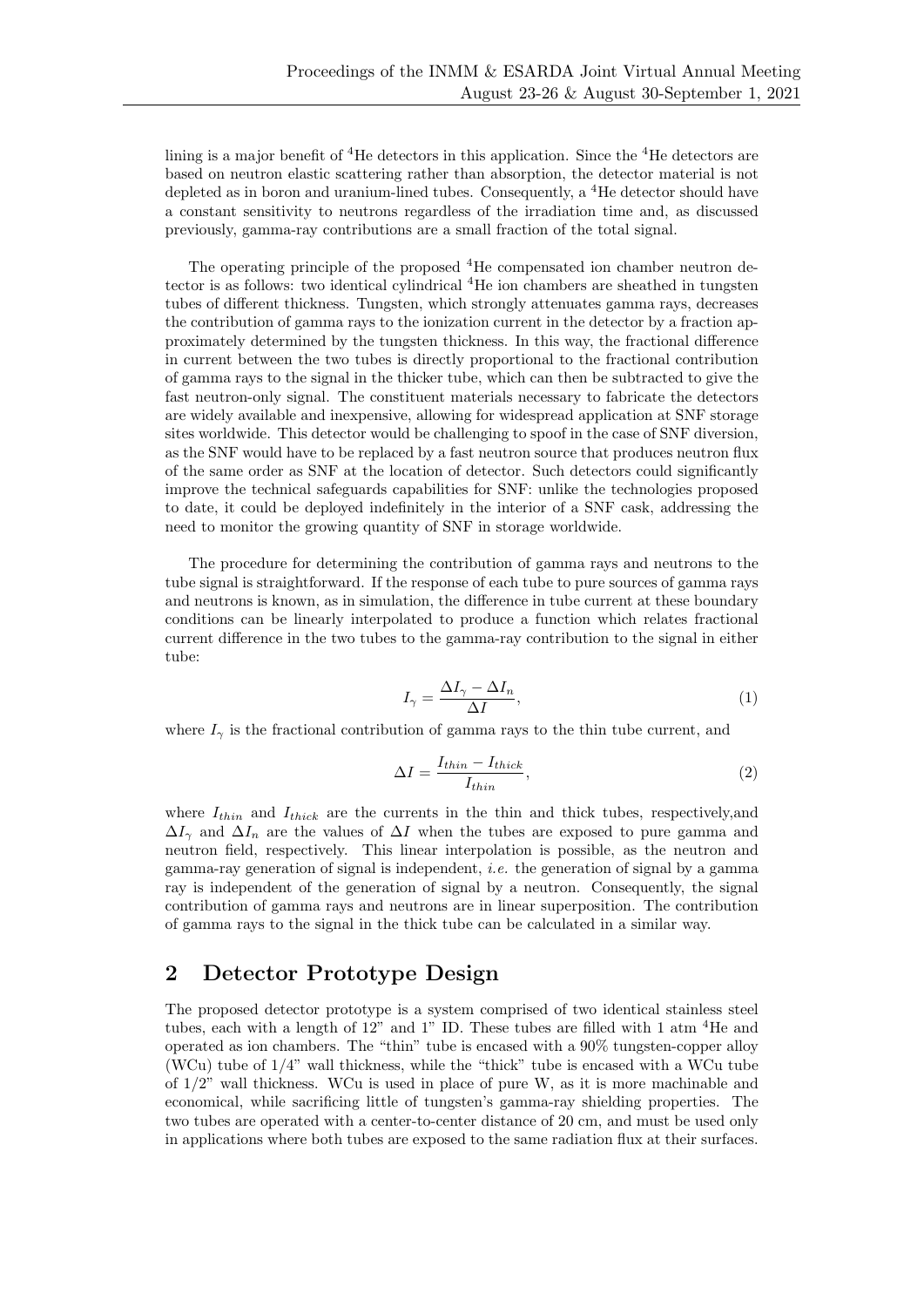### 3 Simulation Results

The described detector system was simulated using MCNP6.2 [5]. The response of the detector system to gamma rays and neutrons in the 100 keV to 10 MeV spectral region was generated, as shown in Figure 2. In this simulation, the center-to-center distance of the detectors was 20 cm, with the simulated source directly between the detector centers.



Figure 2: (a) Simulated neutron and gamma-ray flux inside each tube as a function of source radiation energy. (b) Simulated neutron and gammaray energy deposition in the active volume as a function of source radiation energy.

The simulated detector system response shows several key findings. First, both tubes are clearly much more sensitive to neutrons than to gamma rays of equal energy at every simulated energy. Furthermore, there is little difference in the detector response to neutrons when comparing the thick and thin tubes, while there is a significant difference in detector response to gamma rays when making the same comparison, as desired. This confirms the hypothesis that any difference in current between the two tubes is solely due to the prevalance of gamma rays in the signal.

A SNF dry cask model was obtained and edited for simulating the detector response using MCNP6.2 [5]. The MCNP model was developed by Khudoleeva [6] and based on a 32-assembly HOLTEC HI-STORM 100S Version B dry cask [7]. The gamma and neutron source terms, also developed in the same work [6], were used here as the radiation source terms. Khudoleeva calculated the source terms by using ORIGEN-ARP to simulate fuel with an initial enrichment of  $3.9\%$  <sup>235</sup>U to a burnup of 45 GWd/MTU followed by 3 years decay time. This resulted in an 18-group gamma spectrum and 44-group neutron spectrum as well as a total source term per fuel assembly of  $4.23 \times 10^8$  n/s and  $2.04 \times 10^{16}$  $\gamma$ /s.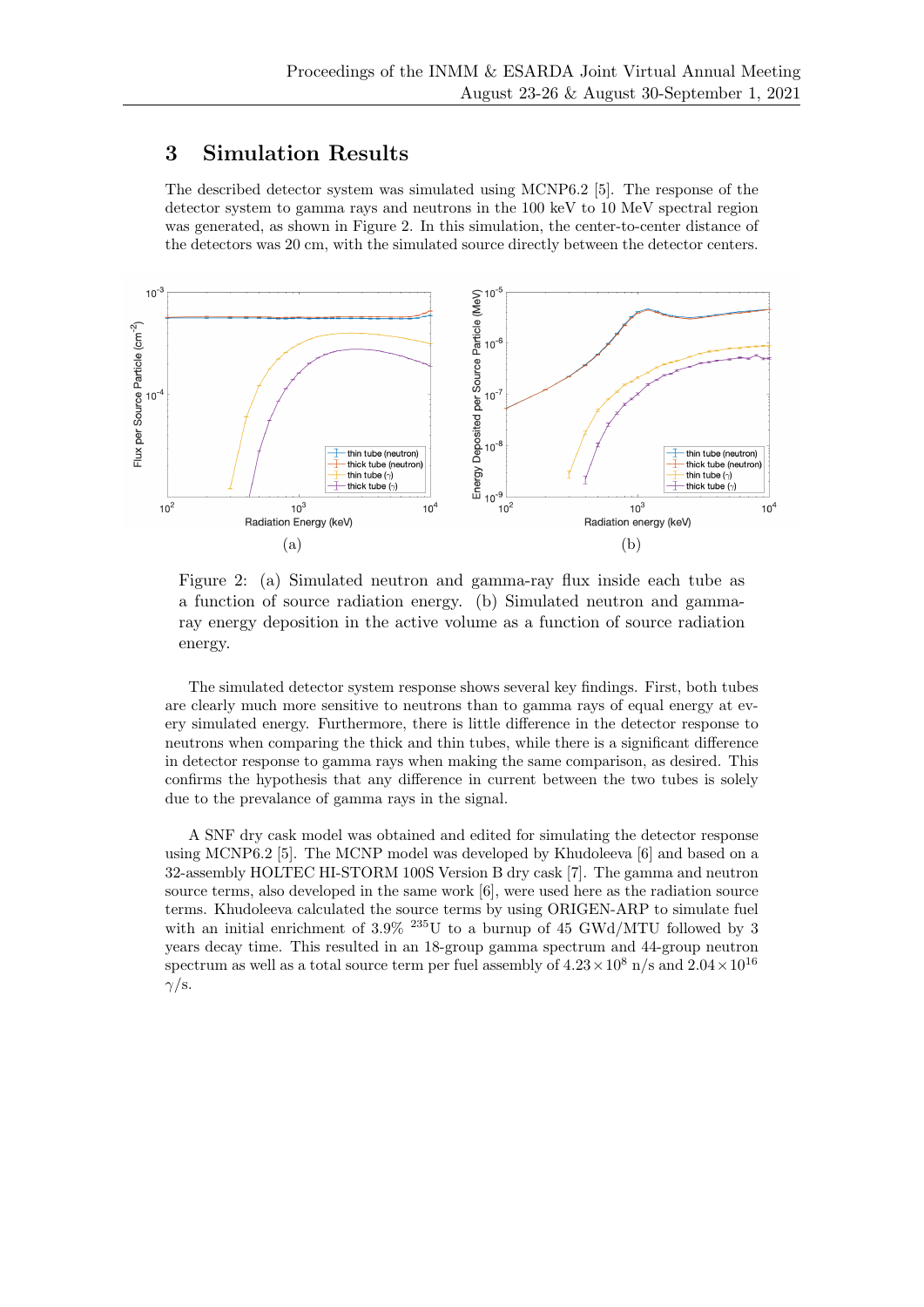

Figure 3: The simulated relative neutron and gamma-ray flux in the air gap of the SNF cask

For this work, the model was modified by populating the SNF material definition with spent fuel isotopic concentrations calculated by an MCNP6.2 simulation of a PWR 3-cycle irradiation, resulting in burnup of 45 GWd/MTU. Updating the isotopics of the SNF material improved the realism of the neutron transport simulations of the SNF cask, as many fission fragments depress the thermal neutron population, further depressing secondary fission neutrons. As a result of the updated fuel material, the criticality of the populated cask was calculated to be  $k_{eff} = 0.24880 \pm 0.00032$ . The 32-assembly cask was modeled with a homogeneous loading pattern. The <sup>4</sup>He detector prototype design, as seen in Figure 4, was modeled within the cask in the air region above the multi-purpose canister (MPC) and below the concrete cask lid. Figure 3 displays the neutron and gamma-energy spectra at the detector location.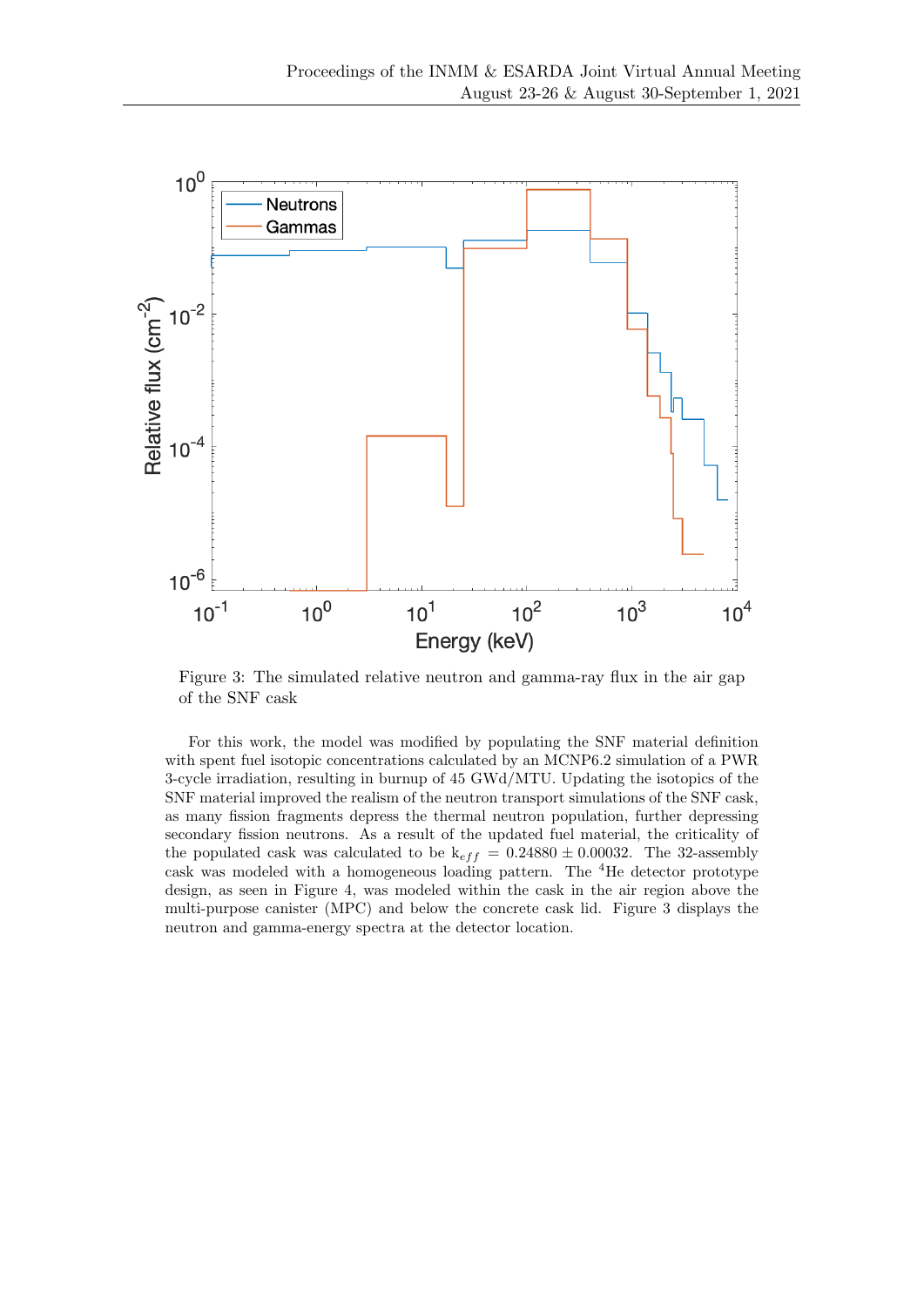

Figure 4: (a) MCNP-generated image of the SNF cask with the  ${}^{4}$ He detector prototype. (b) Magnified view on the <sup>4</sup>He detector prototype modeled in the air gap between the MPC and concrete cask lid.

Table 1 presents the simulated response of the detector system to the SNF neutron and gamma-ray source. This simulation shows a fractional difference in current between the two tubes of 40.8%. The fractional difference of current due to neutrons alone is 10.1%, and that due to gammas alone is 45.6%. As a result, using Equation 1, the contribution of gamma rays to the current in the thin tube is 87%.

Table 1: Gamma and neutron flux and energy deposition in each tube's active volume for the simulated SNF cask.

| Particle Flux $\rm (cm^{-2}s^{-1})$ | Thin Tube                               | Thick Tube                               |
|-------------------------------------|-----------------------------------------|------------------------------------------|
| <b>Neutrons</b>                     | $5.67\times10^{2} \pm 1.02$             | $5.34 \times 10^2 \pm 0.96$              |
| Gammas                              | $2.73\times10^5 \pm 9.0\times10^2$      | $1.28\times10^5 \pm 5.8\times10^2$       |
| Energy Deposition $(MeVs^{-1})$     |                                         |                                          |
| Neutrons                            | $2.86\times10^{1} \pm 8.6\times10^{-2}$ | $1.57\times10^{1} \pm 7.96\times10^{-2}$ |
| Gammas                              | $1.95 \times 10^2 \pm 9.0$              | $1.06\times10^{2} \pm 9.4$               |
| Total                               | $2.23 \times 10^2 \pm 9$                | $1.32 \times 10^2 \pm 9$                 |

# 4 Conclusions and Further Work

This work represents the first step in assessing the feasibility of a <sup>4</sup>He-based ion chamber for SNF monitoring. Based on simulations, it appears that monitoring the fast neutron radiation levels inside a SNF cask with this proposed detector is feasible, as the detector has a characteristic fractional current difference between the two tubes for the simulated cask. Despite gamma rays being eight orders of magnitude more abundant than neutrons in this simulated SNF cask, fast neutrons accounted for 13% of the total signal in the detector system, a fraction which can be numerically determined by the difference in current between the two tubes.

The next step in simulation is to use Geant4 to more accurately model the transport of electrons generated by gamma rays in the active volume of the gas as well as the inner wall of the detector. Furthermore, realistic diversion and spoofing scenarios will be modeled to determine important detectability limits of this system.